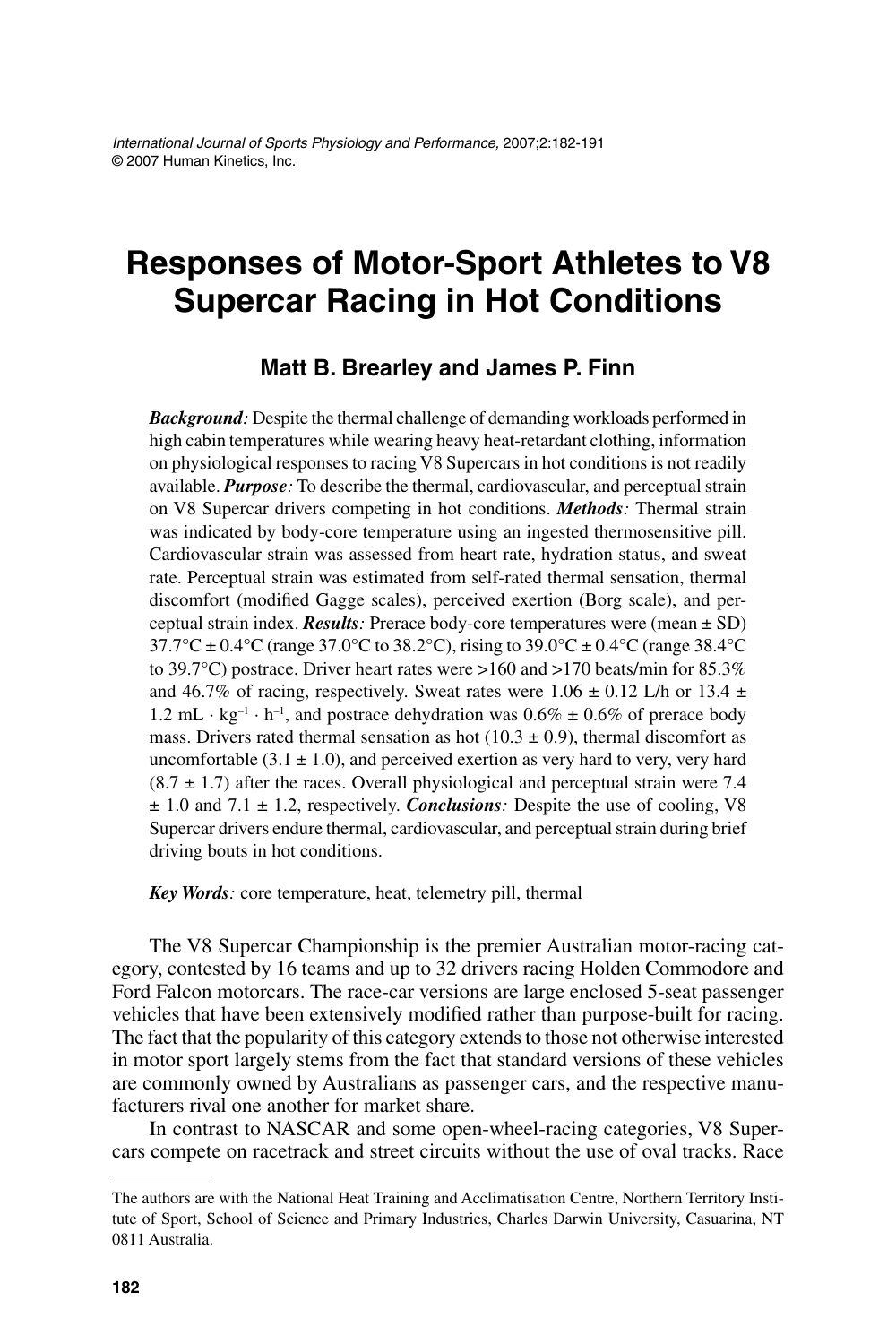meets range from 2 to 3 sprint (<100 km) races over 2 days to 1-day endurance races (1000 km). Racing is typified by small margins between race cars, a factor that has contributed to the category's popularity and impetus for expansion to include 2 International Championship rounds, with the remaining 11 rounds contested throughout Australia. Races are therefore conducted across a range of environmental conditions, and unlike the passenger vehicles on which the race cars are based, cabin cooling via air conditioning is not readily available. The drivers can therefore experience high cabin temperatures, anecdotally reported to exceed 50°C.1 Mandatory full-body ensembles with flame- and heat-retardant capabilities augment the potential for thermal stress because the overalls, gloves, boots, and helmet severely limit V8 motor-sport athletes' ability to dissipate heat, rendering conditions in the cabin uncompensable. Physical activity in such conditions results in body-heat storage, which if prolonged can induce hyperthermia and heat injury, conditions previously observed in motor-sport athletes.<sup>2,3</sup>

Despite the thermal challenge presented by these factors, information detailing the responses of V8 Supercar drivers is not readily available and consists mainly of anecdotal descriptions.<sup>1</sup> This investigation therefore sought to quantify selected physiological and perceptual responses to V8 Supercar racing in hot conditions.

### **Methods**

#### **Subjects**

Four full-time V8 Supercar drivers provided written informed consent for the observational project approved by the human research ethics committee of Charles Darwin University. Table 1 describes the characteristics of the drivers.

#### **Design**

Two drivers were observed during the respective 2002 and 2003 V8 Supercar championship rounds contested at the Hidden Valley Racetrack, Darwin, Australia. Drivers averaged ~150 km/h on the 2.87-km circuit containing 14 turns and a 1.1 km straight. Three sprint races were contested per round, one ~58-km (short) and

|                                                                               | <b>Subject</b> |       |       |       |       |           |
|-------------------------------------------------------------------------------|----------------|-------|-------|-------|-------|-----------|
| <b>Characteristic</b>                                                         | A              | в     | C     | D     | Mean  | <b>SD</b> |
| Age $(y)$                                                                     | 31             | 28    | 27    | 28    | 28.5  | 1.7       |
| Height $(m)$                                                                  | 1.79           | 1.77  | 1.77  | 1.73  | 1.77  | 0.03      |
| Mass (kg)                                                                     | 78.7           | 71.0  | 75.2  | 82.4  | 76.8  | 4.9       |
| Body surface area $(m2)$                                                      | 1.97           | 1.87  | 1.92  | 1.96  | 1.93  | 0.05      |
| Body surface area/mass $(m^2/kg)$                                             | 0.025          | 0.026 | 0.025 | 0.024 | 0.025 | 0.001     |
| VO <sub>2</sub> peak (mL $\cdot$ kg <sup>-1</sup> $\cdot$ min <sup>-1</sup> ) | 47.3           | 60.0  |       |       |       |           |
| Sum of 7 skinfolds (mm)                                                       | 77.6           | 39.0  | 67.5  | 98.0  | 70.5  | 24.5      |
| Body fat $(\%)$                                                               | 13.6           | 7.0   | 11.8  | 17.2  | 12.4  | 4.2       |

#### **Table 1 Characteristics of the Drivers**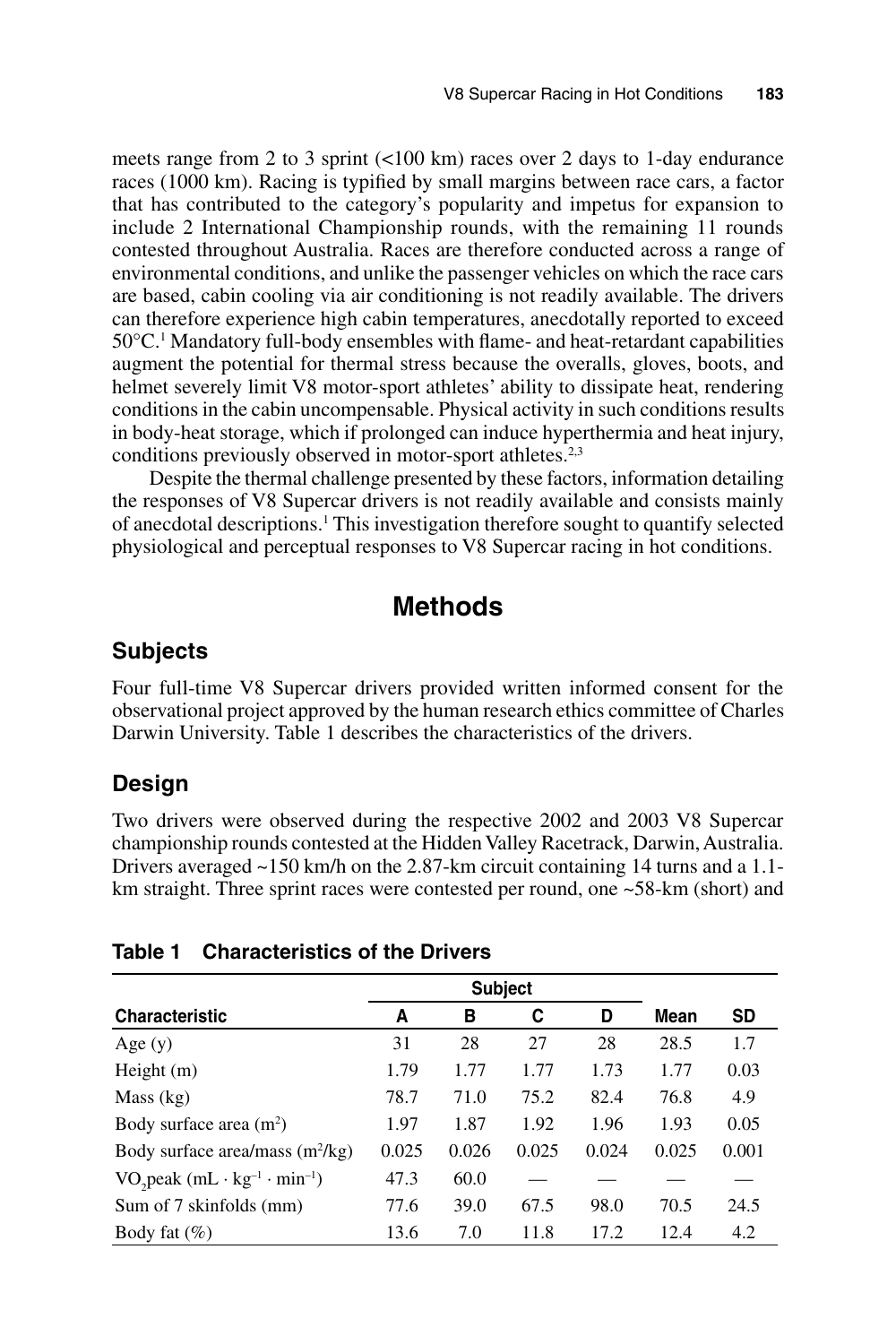two ~100-km races (long). Figure 1 shows a V8 Supercar similar to those raced by the participants in this investigation.

# **Measures**

Laboratory Testing. In 2002 drivers undertook treadmill running to volitional exhaustion to determine peak oxygen consumption (VO<sub>2</sub>peak) using a Medgraphics CPX/D gas-analysis system (Medical Graphics Corp, St Paul, Minn). This was not possible for the 2003 round. Skinfold thickness was measured at 7 sites according to Norton et al<sup>4</sup> and summed for all drivers. Body-fat percentage was estimated according to Withers et al<sup>5</sup> and Siri.<sup>6</sup>

*Core Temperature.* A small silicon-encapsulated pill (CorTemp100, HTI Technologies, Palmetto, Fla) was used to provide a reliable<sup>7</sup> and valid<sup>8</sup> measure of gastrointestinal temperature (*t* gi) to reflect body-core temperature. Drivers ingested a pill approximately 4 hours before racing to permit adequate time for it to pass the pyloric sphincter and enter the gastrointestinal tract. A receiver (BCTM, Fitsense Technology Inc, Southborough, Mass) was attached to the driver's seat after confirmation that the pill was within radio-transmission range. The receiver measured and recorded the pill temperature every 30 seconds. Data were downloaded to a personal computer after each race.

**Driver Perception.** Thermal sensation (13-point scale) and thermal discomfort (5-point scale) were rated prerace and postrace on the modified scales of Gagge et al.<sup>9</sup> Rating of perceived exertion was assessed for each driving bout according to the scale of Borg.10



**Figure 1** — V8 Supercar similar to that raced by the drivers of this investigation.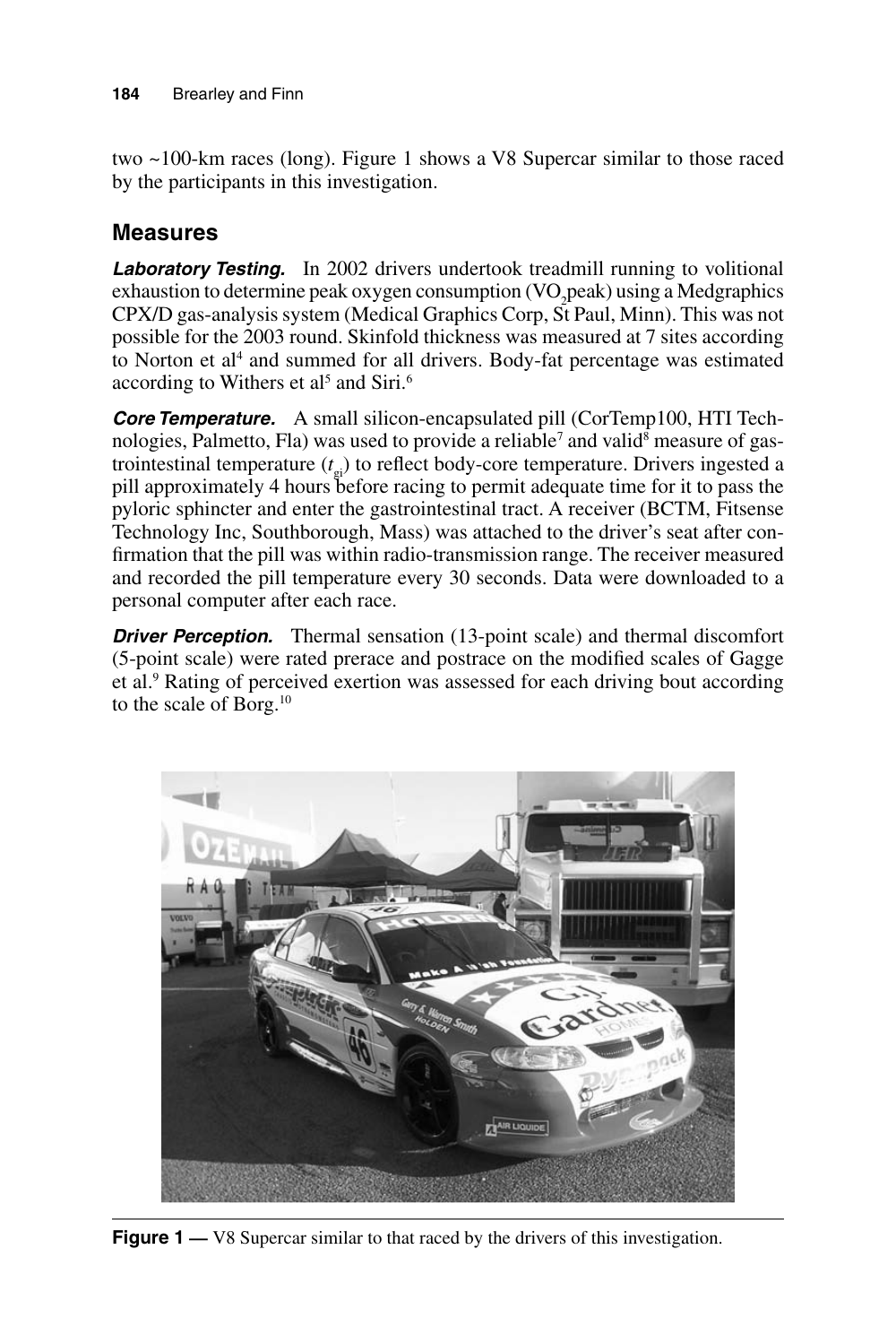**Heart Rate.** Cardiac frequency was measured and recorded at 5-second intervals by a band fitted across the driver's chest (Team System, Polar, Kempele, Finland) during the 2003 round. A system requiring transmission of heart-rate signals from the band to a watch had been used in 2002 (Vantage NV, Polar) but abandoned for 2003 because the strong electromagnetic field within the car prevented data storage. Safety-car periods were excluded from the heart-rate data analysis to provide racing-specific data.

*Hydration Status.* Prerace hydration status was estimated from urine specific gravity<sup>11</sup> determined by a refractometer (URC-NE, Atago, Tokyo, Japan). Sweat rate (factoring in fluid ingestion) and prerace-to-postrace dehydration were estimated from changes in body mass using calibrated scales accurate to 0.02 kg (CH-150KP, A&D Mercury, Adelaide, Australia). Body-mass loss was not corrected for respiratory losses or metabolic exchange. Sweat rates were ascertained for 6 driving bouts that comprised 45% racing, 28% in car but not racing, and 27% out of the race car.

**Strain Indices.** Rectal temperature was substituted with  $t_{gt}$  for input with heart rate (HR) into the modified physiological strain index of Moran et al<sup>12</sup> as follows:  $5(t<sub>gi</sub>)$ postrace – *t* gi prerace)/(39.5 – *t* gi prerace) + 5(HR postrace – HR prerace)/(180 – HR prerace). The perceptual strain index was calculated according to Tikuisis et al.<sup>13</sup>

*Environmental Conditions.* Pit-lane environmental conditions were continuously measured and recorded at 1-minute intervals and averaged for the duration of racing (QuesTemp 36, Quest Technologies, Oconomowoc, Wisc). The temperature of a naturally ventilated wet-bulb thermometer  $(t_{\text{nwb}})$ , a black globe  $(t_g)$ , and ambient air temperature  $(t_a)$  were weighted  $(0.7t_{\text{nwb}} + 0.2t_g + 0.1t_a)$  to calculate the wetbulb-globe temperature.14 Cabin temperatures were recorded by team telemetry (MOTEC, Croydon South, Australia) and averaged over race duration. Each race car had ambient air cooled through a cold block and interfaced with the driver's helmet to provide head cooling. Three of the subjects also used torso cooling via a reticulation of tubes in a T-shirt perfused with cold water (Cool Shirt, Shafer Enterprises, Jonesboro, Stockbridge, Ga).

### **Statistical Analysis**

Because of the limited size of the cohort, statistical analysis was limited to descriptors, means, and standard deviations.

# **Results**

### **Core Temperature**

Two data sets were excluded as a result of mechanical difficulties, leaving 10 data sets generated by 4 drivers from 3 races. A peak *t* gi of 39.7°C was observed after a long race by the only driver not using torso cooling. Average postrace  $t_{\rm gi}$  (mean  $\pm$ SD) was  $39.0^{\circ}\text{C} \pm 0.4^{\circ}\text{C}$  (range 38.4°C to 39.7°C), which increased from 37.7°C ± 0.2°C (range 37.0°C to 38.2°C) prerace. Postrace *t* gi was similar between race formats because of a higher rate of  $t_{\rm gi}$  increase during the short (0.042°C ± 0.012°C) than during the long  $(0.029^{\circ}C \pm 0.006^{\circ}C)$  races.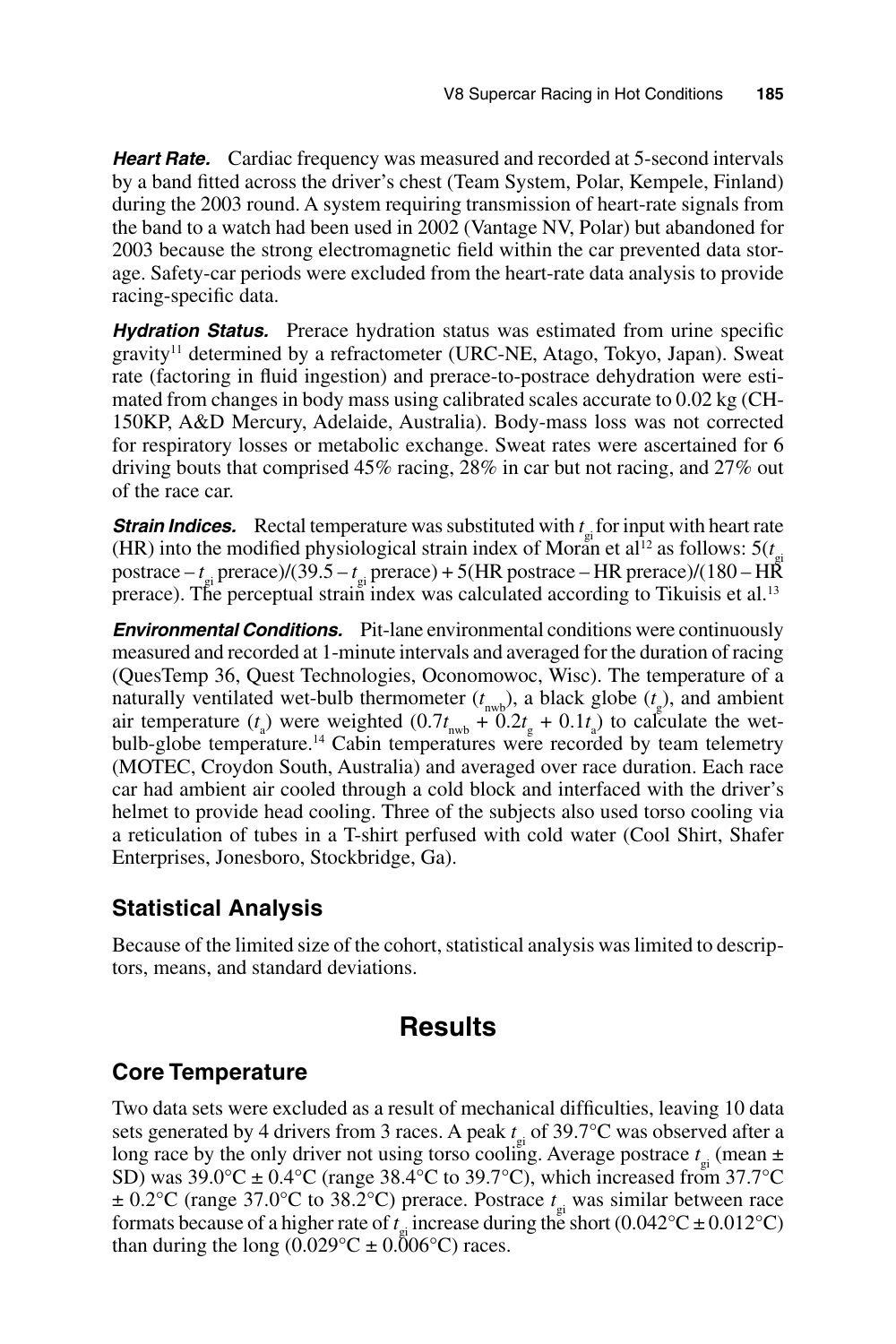# **Driver Perception**

After the races, drivers perceived their thermal sensation as hot  $(10.3 \pm 0.9)$ , causing them to feel uncomfortable  $(3.1 \pm 1.0)$ . The highest average thermal sensation and thermal discomfort were reported after race 3. The rating of perceived exertion was very hard to very, very hard for the racing periods. Table 2 summarizes the physiological and perceptual responses to racing.

# **Heart Rate**

From the 2 drivers analyzed during the 2003 round, average cardiac frequencies of 167 and 169 beats/min were observed during the short and long races, respectively. Overall, driver heart rates were >160 and >170 beats/min for 85.3% and 46.7% of racing, respectively.

# **Hydration Status**

There was a trend for cumulative dehydration with each race (urine specific gravity: 1.010, 1.011, and 1.015). Sweat rates were  $1.06 \pm 0.12$  L/h, or  $13.4 \pm 1.2$  mL $\cdot$  kg<sup>-1</sup>  $\cdot$  h<sup>-1</sup>, and postrace dehydration was 0.6%  $\pm$  0.6% of prerace body mass.

### **Environmental Conditions**

Race-car cabin temperatures peaked at 52.1°C during the long races, with average cabin temperature exceeding average ambient temperature by  $\sim$  13 $^{\circ}$ C to 15 $^{\circ}$ C (Table 3).

|                               | <b>Race Format</b> |                |                |  |  |  |
|-------------------------------|--------------------|----------------|----------------|--|--|--|
| <b>Descriptors</b>            | <b>Short</b>       | Long           | <b>Overall</b> |  |  |  |
| Analysis period, min:s        | 70:00 (3:40)       | 108:21 (22:14) | 93:00 (25:54)  |  |  |  |
| Race time, min:s              | 20:25(3:48)        | 39:10 (6:24)   | 31:32(7:26)    |  |  |  |
| Postrace $t_{\text{ei}}$ , °C | 38.8(0.5)          | 39.1(0.4)      | 39.0(0.4)      |  |  |  |
| $\Delta t_{\rm ei}$ , °C/min  | 0.042(0.012)       | 0.029(0.006)   | 0.034(0.011)   |  |  |  |
| Postrace thermal sensation†   | 10.1(0.9)          | 10.4(0.9)      | 10.3(0.9)      |  |  |  |
| Postrace thermal discomfort#  | 2.8(0.9)           | 3.3(1.1)       | 3.1(1.0)       |  |  |  |
| Rating of perceived exertion  | 8.3(1.2)           | 9.0(1.5)       | 8.7(1.7)       |  |  |  |
| Prerace USG                   | 1.010(0.009)       | 1.014(0.008)   | 1.013(0.008)   |  |  |  |
| Sweat loss, kg                | 1.29(0.19)         | 1.66(0.12)     | 1.48(0.25)     |  |  |  |
| Sweat rate, kg/h              | 1.08(0.16)         | 1.04(0.09)     | 1.06(0.12)     |  |  |  |
| Dehydration, % body mass      | 0.5(0.5)           | 0.6(0.6)       | 0.6(0.6)       |  |  |  |
| Physiological strain index    | 6.5(0.7)           | 8.0(0.6)       | 7.4(1.0)       |  |  |  |
| Perceptual strain index       | 6.7(1.1)           | 7.3(1.3)       | 7.1(1.2)       |  |  |  |

**Table 2 Core-Temperature (***t* **gi) and Perceptual Responses to V8 Supercar Driving in Hot Conditions, Mean (SD)\***

\*USG indicates urine specific gravity.

†Thermal-sensation scale: 7 = *neutral,* 10 = *hot,* 13 = *unbearably hot*.

‡Thermal-discomfort scale: 1 = *comfortable,* 3 = *uncomfortable,* 5 = *unbearably uncomfortable*.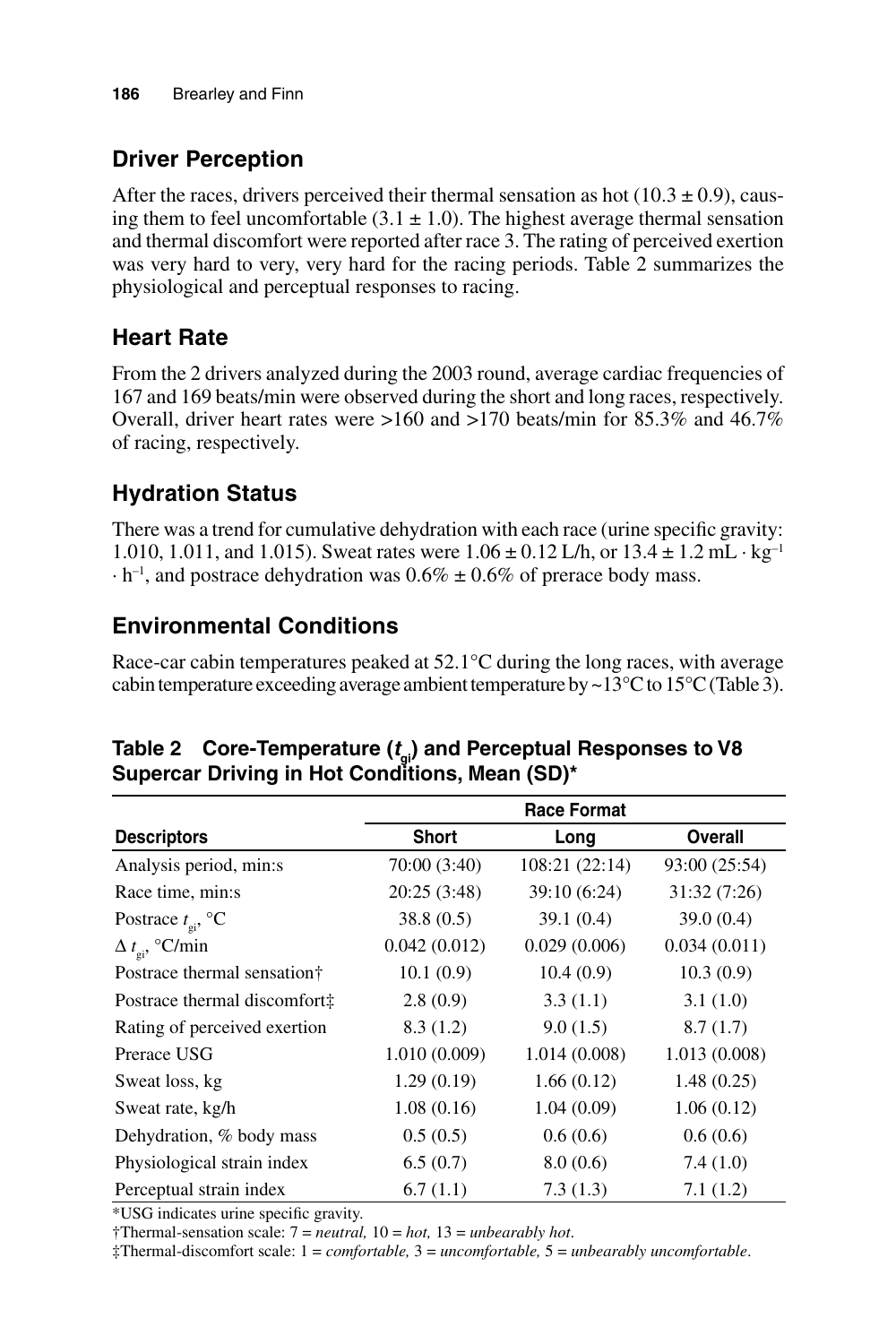|               | Thermal Measure (°C) |      |      |      |       |  |  |
|---------------|----------------------|------|------|------|-------|--|--|
|               | `nwb                 |      |      | WBGT | Cabin |  |  |
| Race format   |                      |      |      |      |       |  |  |
| short         | 23.9                 | 41.9 | 33.3 | 28.4 | 46.2  |  |  |
| long          | 23.7                 | 45.0 | 34.8 | 29.1 | 50.1  |  |  |
| Weighted mean | 23.8                 | 44.4 | 34.5 | 28.9 | 48.6  |  |  |

#### **Table 3 Racetrack and Race-Car Environmental Conditions\***

\**t* nwb indicates wet-bulb thermometer; *t* g , black-globe thermometer; *t* a , ambient air temperature; and WBGT, wet-bulb-globe thermometer.

### **Discussion**

The data from this investigation were collected during annual competition rounds held in Darwin during 2002 and 2003. Although this setting provided the opportunity to assess responses to racing in hot conditions, the uncontrolled environment resulted in some incomplete data sets and limited the size of our cohort. Therefore, this investigation is considered preliminary, providing descriptive information on selected physiological and perceptual responses to V8 Supercar racing in hot conditions.

The drivers' physical characteristics are similar to Australian national teamsport representatives.<sup>15</sup> High aerobic power, low adiposity, and high body-surfacearea/mass values are generally considered advantageous for thermoregulation.16 Nonetheless, the combination of the 3-layer protective full-body ensemble that inhibits evaporative heat exchange with high cabin temperatures ( $42^{\circ}$ C to  $52^{\circ}$ C) and causes heat gain via radiation creates uncompensable conditions in which heat storage is inevitable.<sup>17</sup> Assuming similar absolute workloads among drivers, the uncompensable conditions would act to nullify the advantage of the heat-dissipation potential conferred by high aerobic power and negate the positive correlation of body surface area/mass and core temperature observed in temperate conditions<sup>18</sup> by radiation gain through the skin surfaces.<sup>19</sup>

To our knowledge there are no published reports describing the body-core temperature response to V8 Supercar racing in compensable or uncompensable heat stress. Because core temperature is the single best physiologic predictor for heat exhaustion,<sup>20</sup> the lack of data prevents assessment of the performance and thermal-injury risk, impeding development of evidence-based strategies to maximize performance and minimize thermal strain of V8 Supercar drivers. The results of this investigation demonstrate that V8 Supercar drivers might approach hyperthermic core temperatures from driving bouts in hot conditions. There were several instances when  $t_{\rm gi}$  exceeded 39 $\rm ^{\circ}C$  at the conclusion of racing, which surpasses the proposed tolerable core-temperature limit for physical activity in severe environments of duration comparable to the longer races.<sup>21</sup> Although physical exhaustion in compensable environments tends to occur at an esophageal temperature of  $\sim$ 40 $\degree$ C,<sup>22,23</sup> internal temperatures analogous to those reported by this investigation (rectal temperature 38.5°C to 39.2°C) have been associated with exhaustion during protective-clothing-uncompensable heat stress in the laboratory.<sup>20,24,25</sup> Because full protective clothing lowers tolerance to uncompensable heat stress,<sup>26</sup> the core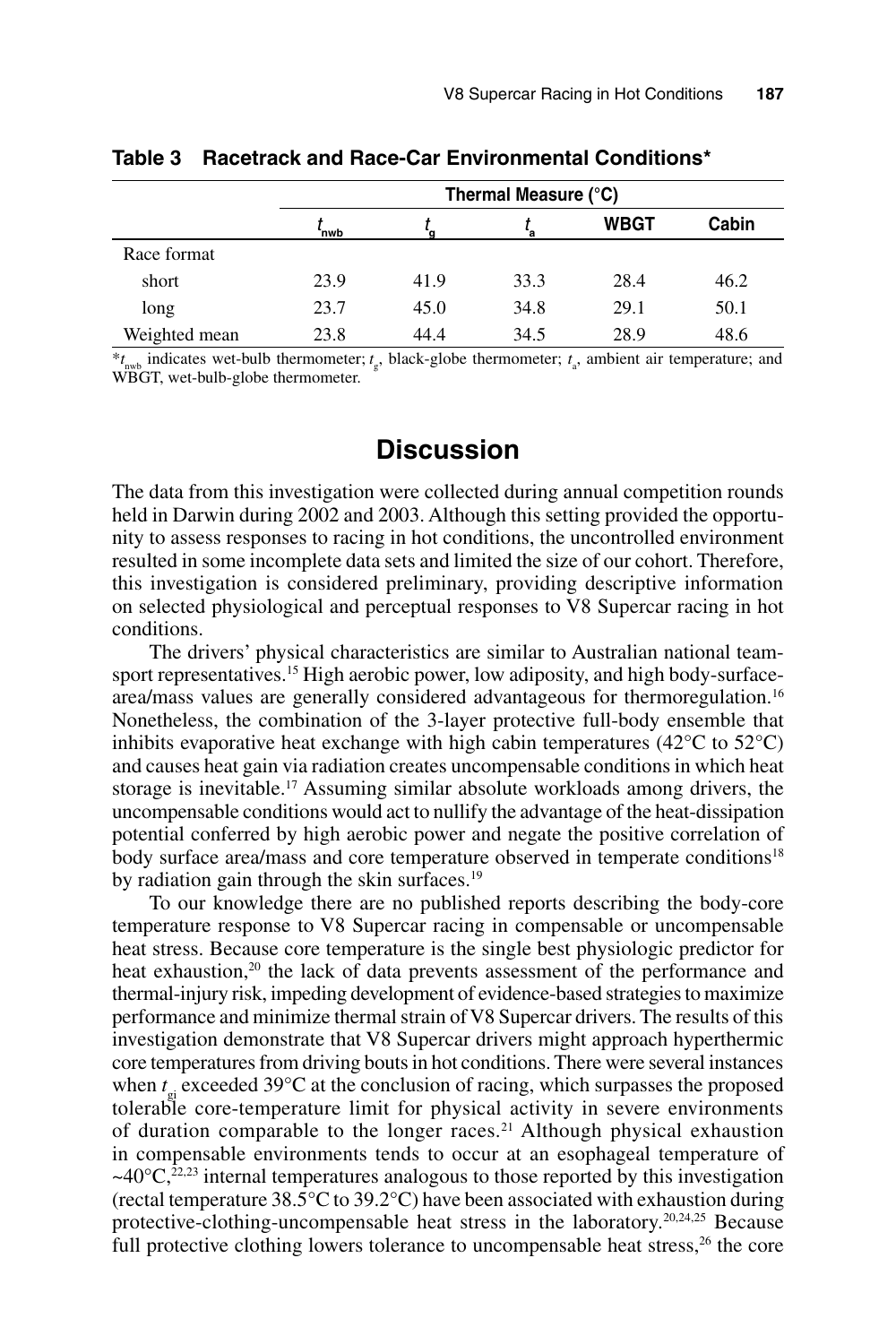temperatures of the V8 Supercar drivers suggest that they were operating in a near-exhaustive state. Subjects from field investigations, however, have greater physiological tolerance to uncompensable heat stress than their laboratory-based counterparts.27 It is possible that the motivation of subjects in the field permits them to tolerate greater thermal strain before succumbing to exhaustion. Although the drivers reported high levels of thermal sensation, thermal discomfort, and perceived exertion during the short and long races, no complaints of exhaustion during or postrace were noted. The V8 Supercar drivers might have suppressed the afferent perception from warm thermoreceptors to tolerate higher core temperatures before exhaustion than subjects in laboratory studies.

High core temperatures were observed despite the use of cooling by all drivers. The head cooling was subjectively rated as producing a minor benefit for thermal sensation, likely related to the small surface area cooled and the limited capacity of air for heat storage. Torso cooling was achieved for 3 drivers by cold-water reticulation through tubes in a T-shirt. The "cool shirt" has been used by motor-sport athletes for the past 4 decades to reduce driver heat stress<sup>2</sup> and is commonly used by V8 Supercar drivers during races in warm to hot conditions. The ice volume of the cooler carrying the ice limited the heat-storage capacity of the cool shirt so that it was perfused intermittently throughout the races. Intermittent use of the cool shirt not only prolongs its cooling capacity but also increases its effectiveness by augmenting the cutaneous blood volume available to  $\text{cool}^2$ , thereby attenuating the rise in core temperature.<sup>25,29,30</sup> Although the small, unmatched sample of  $V\overline{8}$ Supercar drivers does not permit definitive cross-sectional analysis, those using the cool shirt exhibited a rise in *t* gi of 0.030°C/min to attain 38.8°C at the conclusion of racing. The sole driver without torso cooling (subject A) averaged a postrace  $t_{\rm gi}$  of 39.4°C that increased at a rate of 0.043°C/min. Although data contrasting responses of motor-sport athletes to racing with and without torso cooling are lacking, it is likely that such cooling systems blunt the rise of core temperature and limit the other physiological and perceptual responses reported by this investigation.

Similar rates of core-temperature rise (0.036°C/min) while wearing protective clothing have been induced by 2 minutes of jogging followed by 4 minutes of walking and 4 minutes of seated rest.<sup>31</sup> In that study, an average rectal temperature of 39.2°C coincided with volitional exhaustion after 65 minutes. Subject A commenced racing with a substantially higher core temperature and sustained a higher rate of heat storage and postrace core temperature than those in the aforementioned study, completing the race in a competitive position. His thermal sensation was hot to extremely hot postracing, but he did not complain of heat exhaustion. Core temperatures in this investigation were lower than the hyperthermic reports for endurance  $(>2$  hours) in stock-car and open-wheel racers.<sup>2,3</sup> It appears that the warm to hot conditions and duration of racing interacted to produce hyperthermia in those studies. Heat illness was a risk for the V8 Supercar drivers, but the rate of heat storage during the longer races (0.029°C/min) was substantially lower than during the short races (0.042°C/min), implying lower work intensity concomitant with pacing to ensure longevity of the driver and/or car. The similarly high average heart rates and ratings of perceived exertion from the short and long sprint races are not consistent with this hypothesis, however.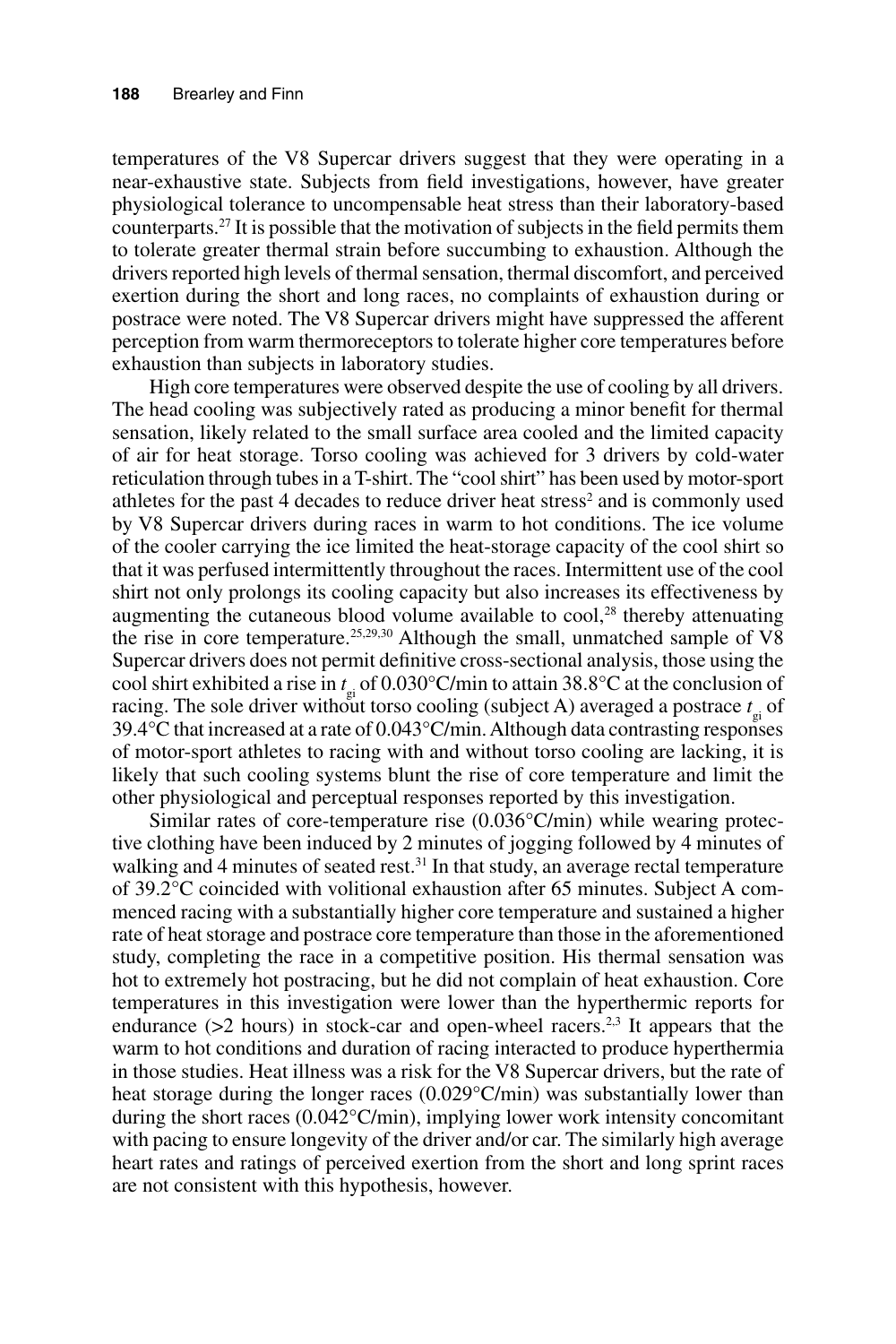High driver heart rates are a common observation during touring-car, NASCAR, and open-wheel automobile racing.<sup>32-34</sup> Psychoemotional stress is thought to contribute to the high cardiac frequencies,<sup>34</sup> making it difficult to classify driver physical strain. The sole motor-sport study reporting metabolic data found that openwheel racers practicing on a road course consumed oxygen at the rate of ~2.8 L/min, equivalent to 79%  $VO_2$ max, with average cardiac frequency of 152 beats/min.<sup>35</sup> This evidence supports a major role for physical stress in determining physiological responses during race-car practice sessions, when psychoemotional factors are less prevalent.<sup>34</sup> The higher heart rates for V8 Supercar drivers might result from the additional psychoemotional stress of racing and high core temperatures. High internal temperatures contribute to cardiovascular stress through intrinsic regulation of heart rate<sup>35</sup> and reduced stroke volume and mean arterial pressure caused by augmented cutaneous blood flow and volume.36

Although not measured in the present study, skin temperatures would likely have been cooler than cabin conditions, because skin temperatures at exhaustion in full protective clothing approximate 38°C.<sup>26</sup> Evaporation of sweat is therefore the sole method of heat transfer, yet the mandatory racing ensemble limits drivers' maximal evaporative capacity, for which the body attempts to compensate with an increased sweat rate.<sup>31</sup> The moderate sweat rates of 1.06 L/h reported by our study appear counterintuitive but are considered conservative estimates because less than half the analysis period was racing, with the remainder evenly divided between idle time in and out of the race car.

The trend for deteriorating hydration status before the races could be associated with team schedules' limiting the opportunity for rehydration. Briefings, meetings, and media commitments are common for drivers between races. Drivers need to prioritize fluid consumption to achieve rehydration before the next race. The minimal dehydration reported in this study is not consistent with anecdotal reports.<sup>1</sup> Factors contributing to this discrepancy are the sprint format, which limits race duration, and the track layout. Fluids are usually consumed on straight sections of the track, because cornering requires isometric contractions that increase intra-abdominal pressure, limiting one's ability to drink. The straight section of track used in this study accounted for 38% of the distance, with an ~7-second period without gear changes, thereby providing opportunity for fluid consumption via the motorized fluid-delivery system in the race car. It remains possible that endurance races would result in substantial dehydration.<sup>1</sup>

### **Practical Applications**

This study demonstrates that V8 Supercar drivers competing in hot conditions are likely to endure high core temperatures, cardiac frequencies, and perceptual strain. These motor-sport athletes should therefore prepare for such conditions by maximizing their aerobic fitness and using evidence-based strategies to enhance performance. Precooling, hyperhydration, and heat acclimation/acclimatization are such strategies worthy of consideration by V8 Supercar drivers. The effect of thermal strain on physical and motor-skill proficiency of V8 Supercar drivers should also be examined to determine whether the responses reported by this investigation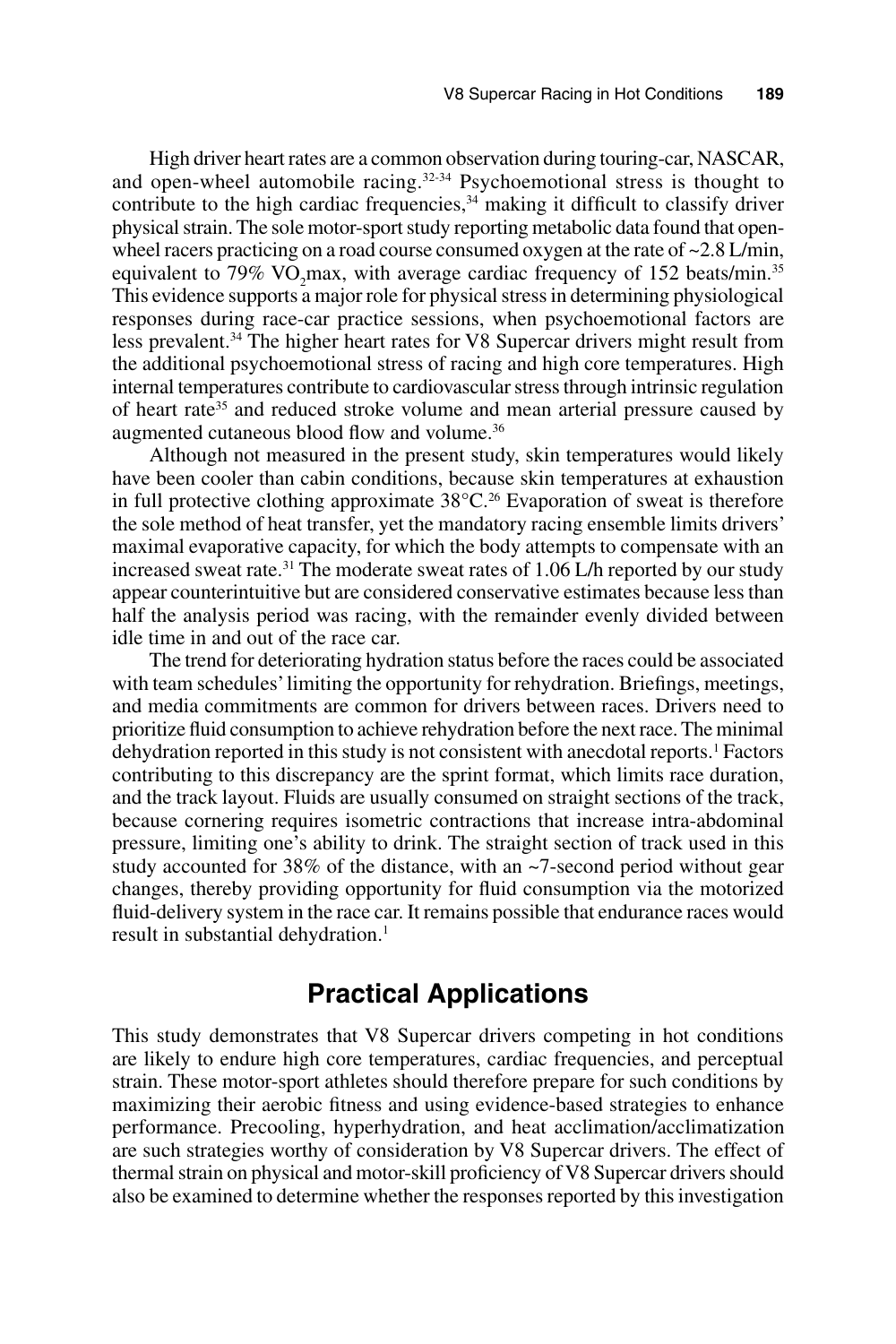negatively affect racing performance in hot conditions. Such analysis would help bridge the research gap between the laboratory and the field.

# **Conclusions**

Despite the provision of cooling to head and torso, V8 Supercar drivers endure high body-core temperatures, thermal strain, and heart rates during sprint-racing bouts in hot conditions. Based on the current understanding of core temperatures at exhaustion during full-protective-clothing-uncompensable heat stress, the drivers are at high risk of thermal injury.

#### **Acknowledgments**

The authors wish to acknowledge Kylie Royal for assistance during data collection.

# **References**

- 1. Klarica A. Performance in motorsports. *Br J Sports Med*. 2001;35:290-291.
- 2. Collins VP. Physiologic observations on race car drivers. *NASA Contract Rep*. 1963;CR570:1-114.
- 3. Jareno A, de la Serna J, Lobato A, et al. Heat stroke in motor car racing drivers. *Br J Sports Med*. 1987;21:48.
- 4. Norton K, Whittingham N, Carter L, et al. Measurement techniques in anthropometry. In: Norton K, Olds T, eds. *Anthropometrica*. Sydney, NSW, Australia: UNSW Press; 1996:25-76.
- 5. Withers RT, Craig NP, Bourdon PC, Norton KI. Relative body fat and anthropometric prediction of body fat density of male athletes. *Eur J Appl Physiol Occup Physiol*. 1987;56:191-200.
- 6. Siri WE. The gross composition of the body. *Adv Biol Med Phys*. 1956;4:239-280.
- 7. Edwards B, Waterhouse J, Reilly T, et al. A comparison of the suitabilities of rectal, gut, and insulated axilla temperatures for measurement of the circadian rhythm of core temperature in field studies. *Chronobiol Int*. 2002;19:579-597.
- 8. O'Brien C, Hoyt RW, Buller MJ, et al. Telemetry pill measurement of core temperature in humans during active heating and cooling. *Med Sci Sports Exerc*. 1998;30:468-472.
- 9. Gagge AP, Stolwijk AJ, Hardy JD. Comfort and thermal sensations and associated physiological responses at various ambient temperatures. *Environ Res*. 1967;1:1-20.
- 10. Borg G. *Borg's Perceived Exertion and Pain Scales*. Champaign, Ill: Human Kinetics; 1998.
- 11. Kavouras SA. Hydration status. *Curr Opin Clin Nutr Metabol Care*. 2002;5:519- 524.
- 12. Moran DS, Shitzer A, Pandolf KB. A physiological strain index to evaluate heat stress. *Am J Physiol*. 1998;275:R129-R134.
- 13. Tikuisis P, McLellan TM, Selkirk G. Perceptual versus physiological heat strain during exercise-heat stress. *Med Sci Sports Exerc*. 2002;34:1454-1461.
- 14. Yaglou CP, Minard D. Control of heat casualties at military training centers. *AMA Arch Ind Health*. 1957;16:302-316.
- 15. Ellis L, Gastin P, Lawrence S, et al. Protocols for the physiological assessment of team sport players. In: Gore CJ, ed. *Physiological Tests for Elite Athletes*. Champaign, Ill: Human Kinetics; 2000:128-144.